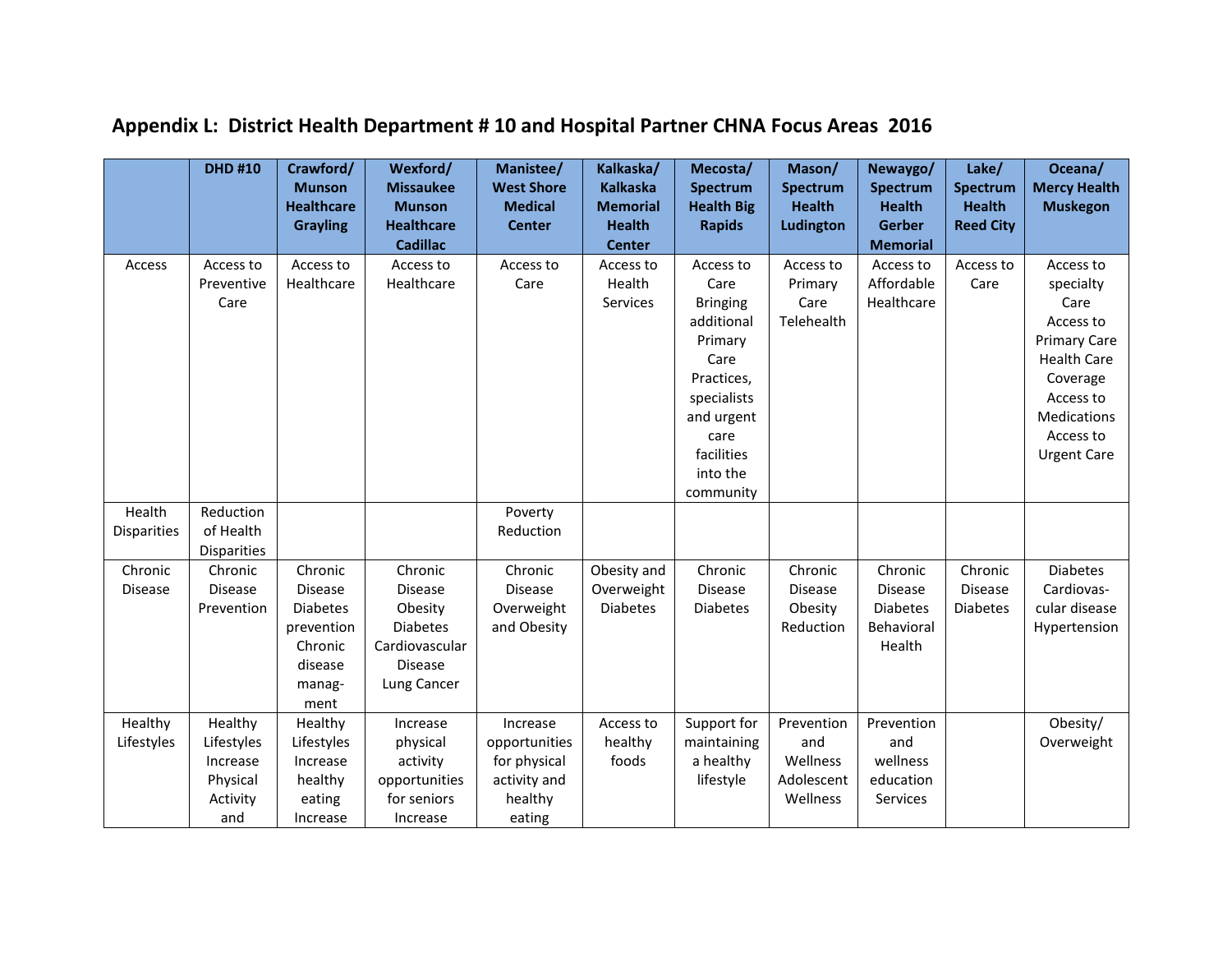|                  | Healthy       | physical          | healthy eating        |                   |                 |                   |                 |                 |                  |                     |
|------------------|---------------|-------------------|-----------------------|-------------------|-----------------|-------------------|-----------------|-----------------|------------------|---------------------|
|                  | Eating        | activity          |                       |                   |                 |                   |                 |                 |                  |                     |
|                  |               | Decrease          |                       |                   |                 |                   |                 |                 |                  |                     |
|                  |               | obesity           |                       |                   |                 |                   |                 |                 |                  |                     |
|                  | <b>DHD#10</b> | Crawford/         | Wexford/              | Manistee/         | Kalkaska/       | Mecosta/          | Mason/          | Newaygo/        | Lake/            | Oceana/             |
|                  |               | <b>Munson</b>     | <b>Missaukee</b>      | <b>West Shore</b> | <b>Kalkaska</b> | <b>Spectrum</b>   | <b>Spectrum</b> | <b>Spectrum</b> | <b>Spectrum</b>  | <b>Mercy Health</b> |
|                  |               | <b>Healthcare</b> | <b>Munson</b>         | <b>Medical</b>    | <b>Memorial</b> | <b>Health Big</b> | <b>Health</b>   | <b>Health</b>   | <b>Health</b>    | <b>Muskegon</b>     |
|                  |               | <b>Grayling</b>   | <b>Healthcare</b>     | <b>Center</b>     | <b>Health</b>   | <b>Rapids</b>     | Ludington       | <b>Gerber</b>   | <b>Reed City</b> |                     |
|                  |               |                   | <b>Cadillac</b>       |                   | <b>Center</b>   |                   |                 | <b>Memorial</b> |                  |                     |
| Maternal,        | Teen          | Adequate          | Adequate Pre-         |                   | Maternal,       |                   |                 |                 |                  | Teen                |
| Infant,          | Pregnancy     | prenatal          | natal care            |                   | fetal and       |                   |                 |                 |                  | pregnancy,          |
| Child            | Prevention    | care              | Maternal              |                   | infant          |                   |                 |                 |                  | Low                 |
| Health           | Maternal      | Decrease          | smoking               |                   | health          |                   |                 |                 |                  | birthweight         |
|                  | Smoking,      | smoking           | <b>Breast feeding</b> |                   |                 |                   |                 |                 |                  | babies              |
|                  | Immuniza-     | and               |                       |                   |                 |                   |                 |                 |                  |                     |
|                  | tions         | substance         |                       |                   |                 |                   |                 |                 |                  |                     |
|                  |               | use/abuse         |                       |                   |                 |                   |                 |                 |                  |                     |
|                  |               | in                |                       |                   |                 |                   |                 |                 |                  |                     |
|                  |               | pregnancy         |                       |                   |                 |                   |                 |                 |                  |                     |
|                  |               | Increase          |                       |                   |                 |                   |                 |                 |                  |                     |
|                  |               | breast-           |                       |                   |                 |                   |                 |                 |                  |                     |
|                  |               | feeding           |                       |                   |                 |                   |                 |                 |                  |                     |
|                  |               | initiation        |                       |                   |                 |                   |                 |                 |                  |                     |
| Substance        | Substance     | rate              | Decrease              | Mental            | Substance       | Increased         |                 |                 | Increased        | <b>Binge</b>        |
| Use              | use           |                   | substance use         | health and        | abuse           | Drug Use          |                 |                 | Drug Use         | drinking,           |
| <b>Disorders</b> | disorders     |                   | and abuse in          | substance         |                 | Pain              |                 |                 | Pain             | youth and           |
|                  |               |                   | pregnant              | use disorders     |                 | Manage-           |                 |                 | Manage-          | adults over         |
|                  |               |                   | women                 | Reduce            |                 | ment              |                 |                 | ment             | 65                  |
|                  |               |                   |                       | prescription      |                 | Program           |                 |                 | Program          |                     |
|                  |               |                   |                       | drug abuse,       |                 |                   |                 |                 |                  |                     |
|                  |               |                   |                       | decrease          |                 |                   |                 |                 |                  |                     |
|                  |               |                   |                       | alcohol abuse     |                 |                   |                 |                 |                  |                     |
| Tobacco          | Prevent       |                   | Promote the           | Reduce            | Tobacco         |                   |                 | Prevention      |                  |                     |
| Use              | and reduce    |                   | Michigan              | tobacco use       | use             |                   |                 | and             |                  |                     |
|                  | tobacco       |                   | Tobacco               |                   |                 |                   |                 | Wellness        |                  |                     |
|                  | use           |                   | Quitline              |                   |                 |                   |                 | Education       |                  |                     |
|                  |               |                   | Maternal              |                   |                 |                   |                 | Services        |                  |                     |